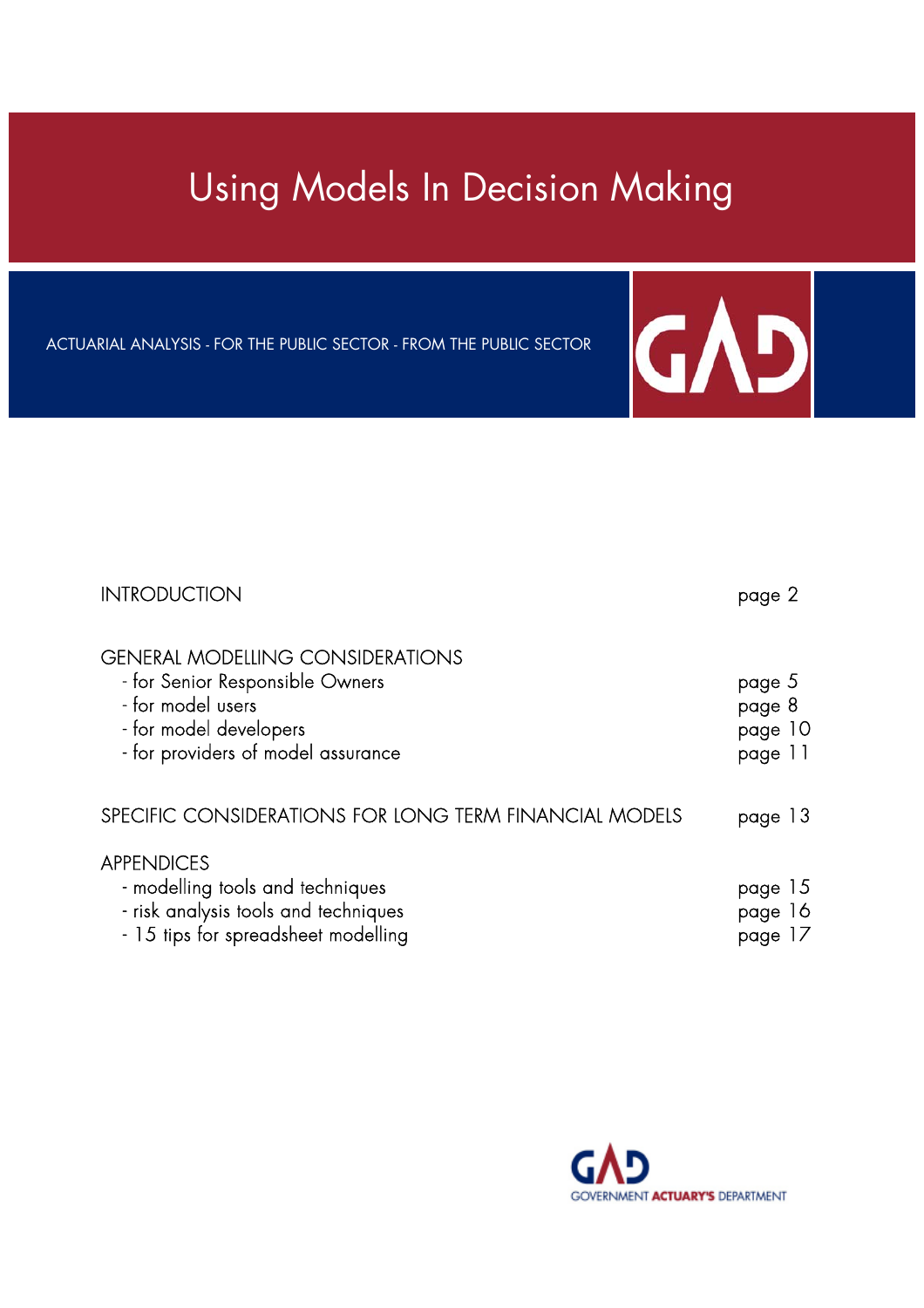



## 1.1 Purpose of this document

 This document discusses risk in the context of using models to help make decisions, with a view to identifying and mitigating those risks and maximising the value gained from modelling within government. It is aimed at any individual involved with this process, from those developing models to those using a model's output to inform decisions or those providing model assurance.

 This guide is based on GAD's experience of modelling and providing assurance on models, but is not intended to be a step-by-step instructional guide to either of those activities. Rather it is intended to stimulate thought and discussion and to raise awareness of the issues and risks involved.

 In March 2013 the final report by Sir Nicholas Macpherson (Permanent Secretary to the Treasury) into the quality assurance of analytical models that inform government policy was published. This made recommendations on the steps departments and their Arm's Length Bodies should take going forwards to extend best practice across government. Although this guide does not aim to provide advice about how the review's recommendations should be implemented, it may provide some useful thoughts about what should be considered as part of a quality assurance process.

## 1.2 Structure of this document

Section 1 of this document provides an introduction to models and the risks that arise from their use.

Section 2 relates to modelling in general, and outlines some of the considerations which are relevant to different parties involved in a modelling exercise.

Section 3 discusses some additional considerations for those parties using long term financial models.

The appendices contain additional information which may be useful when carrying out modelling exercises.

 The majority of GAD's modelling experience and expertise is financial in nature. However, the discussion in Section 2 shows that there is a great deal of transferable knowledge and skills that can be applied to modelling more generally.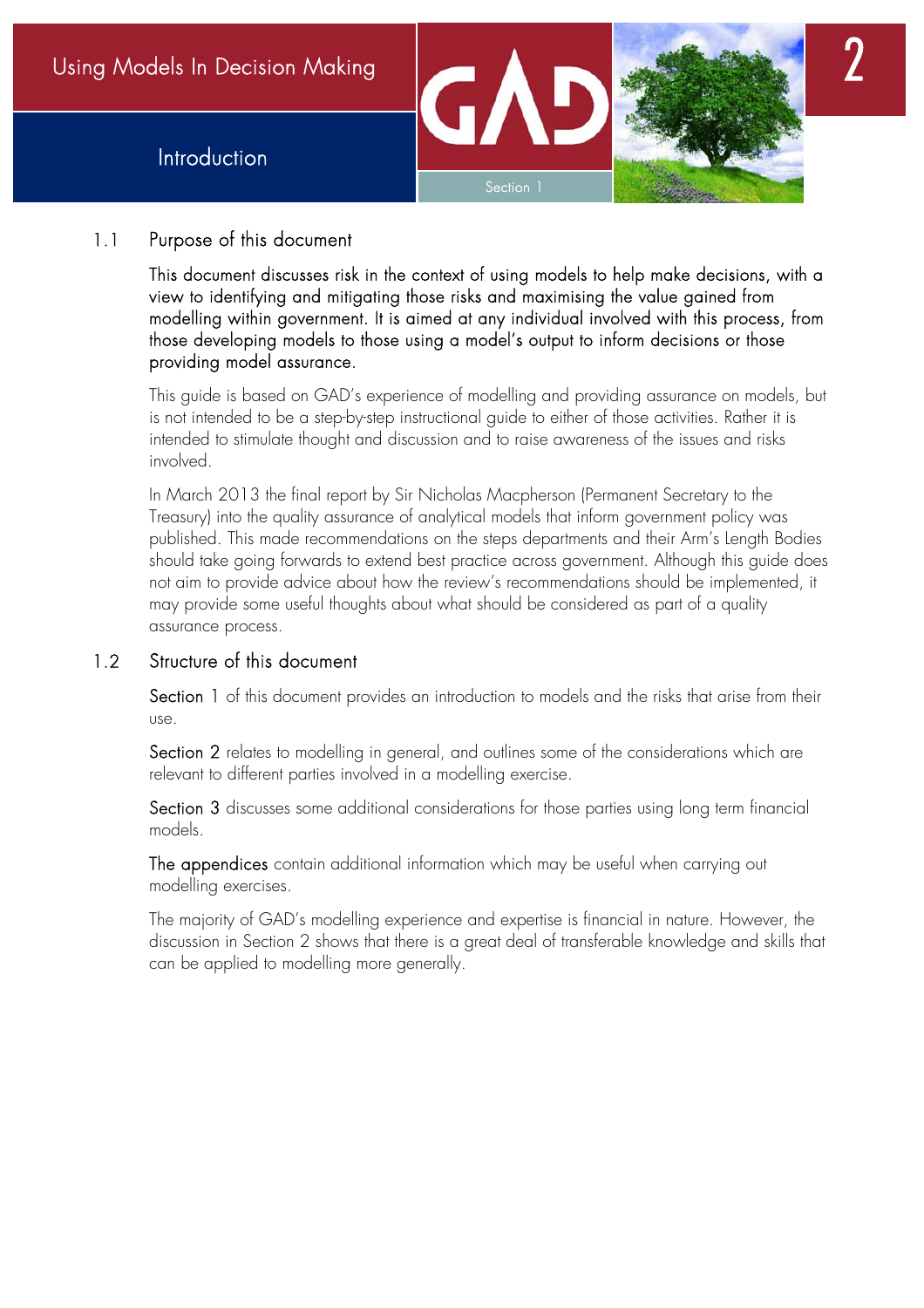



## 1.3 Background

## Models are increasingly used to help guide decisions and are growing in complexity.

As a result there are increasing risks that inappropriate decisions may be made following the use of a model. These may be caused by:

- people not adequately understanding the underlying model so that it is used inappropriately where it is not fit for purpose
- inputs, calculations or outputs containing errors or omissions which are not detected
- model results not being clearly communicated to the relevant individuals
- an over reliance on the model, and insufficient appreciation of the uncertainty and risk inherent in the model results and in the real world

An awareness of the risks and uncertainties which are inherent in any modelling is therefore of increasing importance to a range of stakeholders.

## 1.4 What is a model?

## A model is a mechanism for demonstrating some aspect of the real word.

It may be very simple – for example, a world map which is a two dimensional representation of a three dimensional surface – or it may be extremely complex – for example, some meteorological models used in weather forecasting.

Models are typically used to make predictions about how the real world will behave under a particular set of circumstances and therefore allow more informed decisions.

There are typically three parts to a model:

- inputs (assumptions and data)
- calculations
- output (numbers, words and pictures)

These individual components are likely to be the focus of model developers themselves. However, the risks arising from models are not confined to a narrow definitions of these components. Indeed, the most significant risks may not be captured at all by such a restrictive view.

## 1.5 The extent of risk in modelling

## Model risk is not limited to the process of designing and building a model but can occur in many stages of the model lifecycle.

 Quality assurance should therefore not be limited to verification that a model accurately reflects its specification but should also include consideration of whether the model is fit for purpose and how model outputs are communicated and used.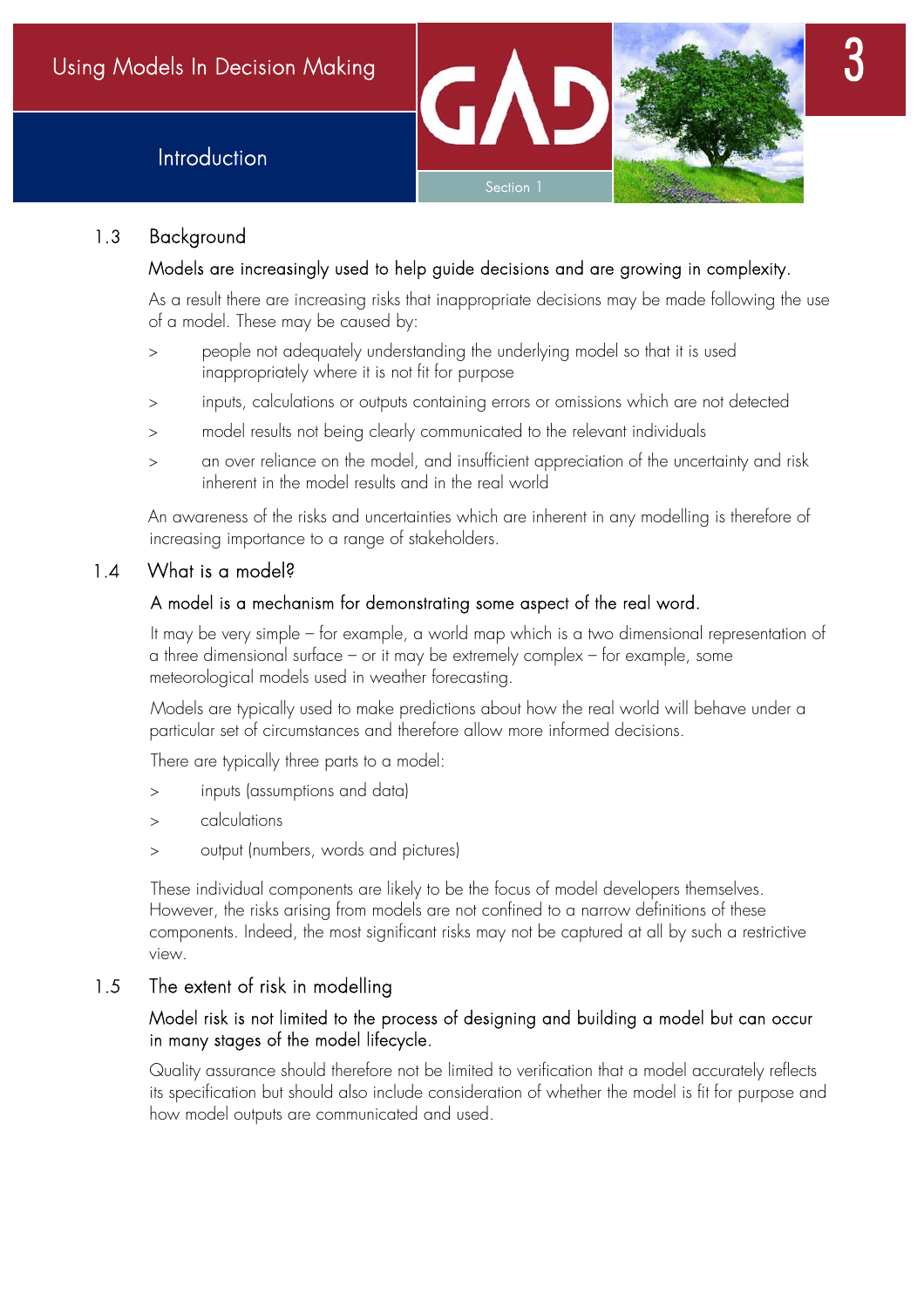Introduction



- 1.6 Different groups of individuals may tend to focus on risks at different stages in the process (as illustrated in the diagram below):
	- model developers might focus on the risks involved in model implementation (stages 3-4), such as technical coding concerns
	- model users might focus on using appropriate inputs, and interpreting and communicating the results to decision makers (stages 5)
	- decision makers (or 'model customers') will need to consider the limitations of the model when selecting an appropriate course of action in the real world (stage 6)

However, this partitioning between groups should not be absolute – the aggregate model risk is reduced if individuals are aware of, and act upon, the risks facing one another.



Diagram illustrating a model's lifecycle

1.7 Considering risk in the modelling process as a whole, rather than through the components of the model, also highlights those risks to decision makers which might otherwise be understated or overlooked entirely.

For example:

- how can the results be communicated in a manner which can be interpreted by the appropriate individuals, perhaps without a detailed technical knowledge of the model and/or issues?
- how do the limitations and uncertainties in the model results affect our proposed course of action?

 One of the recommendations from Sir Nicholas Macpherson's review of quality assurance of government models was that a single Senior Responsible Owner (SRO) should be appointed for each model. This SRO should take responsibility for the model throughout its life cycle and sign off that it is fit for purpose.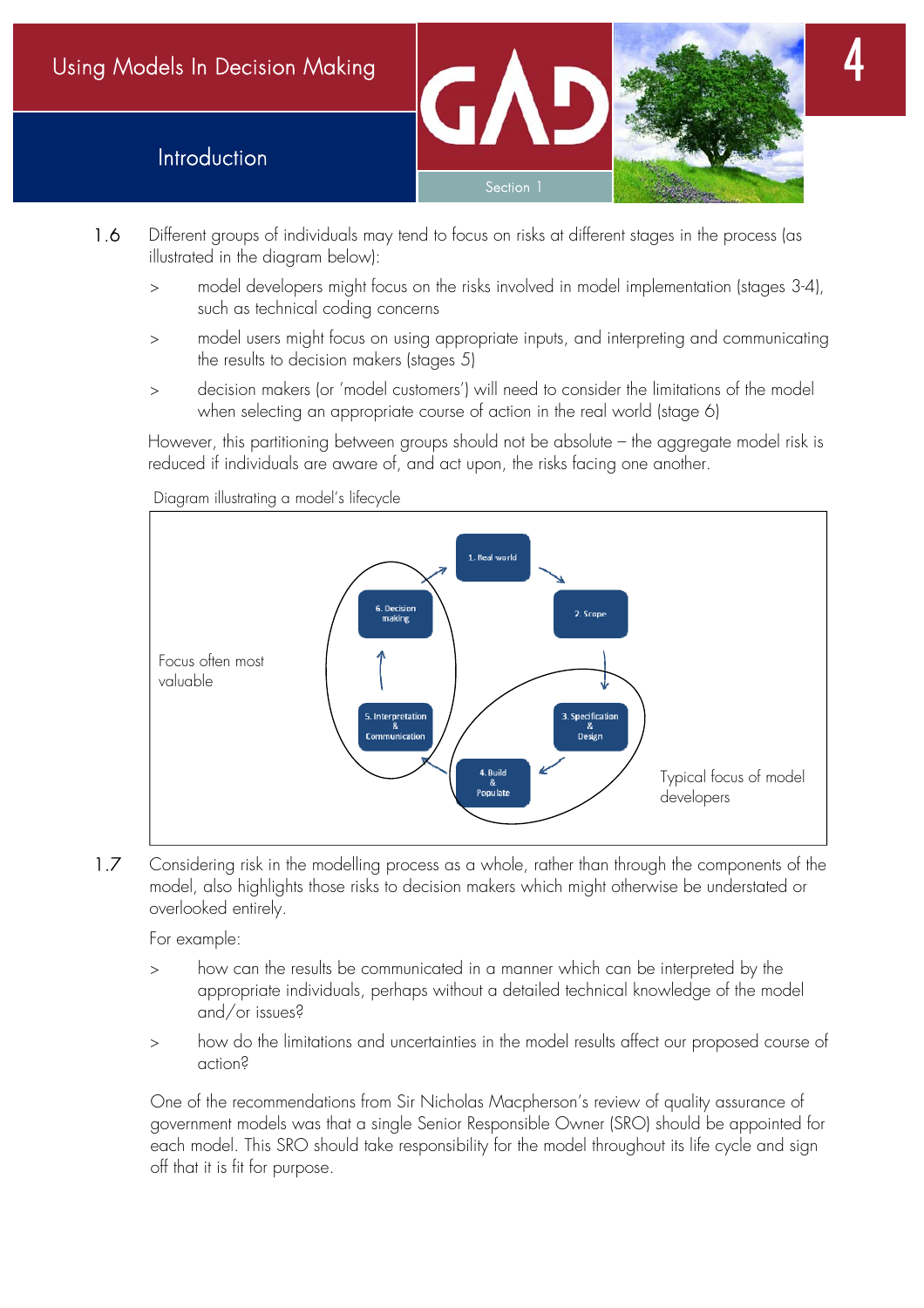General Modelling Considerations for Senior Responsible Owners



This section presents some general considerations for the different groups involved in a modelling exercise, with a view to minimising model risk and maximising model value. There may well be overlap between the groups, and in any event, members of each group should be aware of the considerations for one another.

## 2.1 Senior Responsible Owners

Those responsible for overseeing models throughout their lifecycle, from the commissioning stages though to the interpretation of model results so that decisions can be made using them.

#### Preliminary considerations - scope and specification

- 2.1.1 Objectives should be clearly defined and understood before beginning any modelling exercise. For example, the aim may be to determine the optimal configuration of a particular set of traffic lights. In this context, optimal could mean a configuration which provides the greatest traffic flow per hour, minimises the number of road accidents, maximises the ratio of the two, or optimises some other measure. In some cases the modelling itself might reveal where the tradeoffs lie, but in any event the purpose of the exercise should first be well understood.
- 2.1.2 The suitability of a modelling approach should be assessed once the objectives have been identified. Not all questions are suited to a purely mathematical, equation-driven framework which may then take precedent over more human elements. Objectives such as 'improving customer satisfaction' may require more of the latter. There can sometimes be a tendency for more complex, mathematical models to be considered as more realistic, more reliable, or more trustworthy. In fact the converse may be true since there is perhaps a larger chance of errors (in development, use and interpretation) from more complex models.
- 2.1.3 Models built for one purpose can be inappropriate for other purposes and this is perhaps more likely with models which are more complex and heavily refined. Further, since complex models may (perhaps incorrectly) be viewed with more confidence, and typically have a higher development cost associated with them, it may be precisely those models which are applied to circumstances other than those for which they were intended.
- 2.1.4 Consideration should be given to the expertise and time required; if the required expertise is not available in-house then external assistance may be necessary. An organisation which is staffed with experts in one field may not readily have access to staff with the same degree of competency in modelling a new area. Thought should be given to amount of time that will be required for the quality assurance of the model so that it is not skipped over when there is insufficient time at the end of the project.

"Objectives should be clearly defined and understood before beginning any modelling exercise"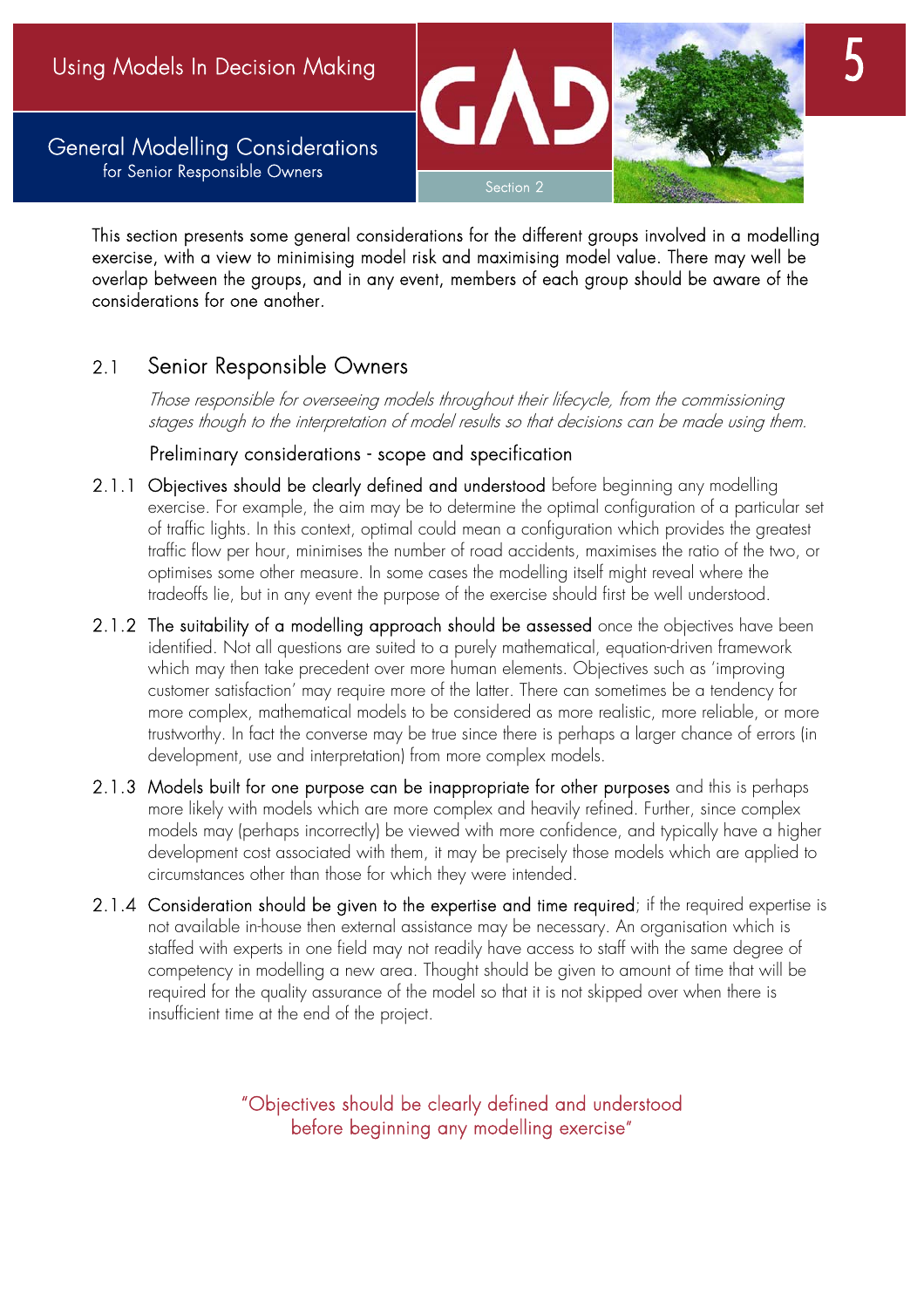General Modelling Considerations for Senior Responsible Owners





## Modelling governance

- 2.1.5 Once a decision has been taken to commission, make use of, or update a model, consideration should be given to formalising a framework to address such issues as the:
	- ownership of the model, lines of responsibility and how issues will be escalated
	- extent of quality assurance and documentation which should be carried out
	- source, validity and suitability of data and assumptions
	- detail and timing of results and communications between different parties
	- production of an audit trail of results and discussions to justify resulting decisions
	- scope for feedback and challenge of the model by management and stakeholders
	- dependency on key individuals or resources (such as IT infrastructure)
	- extent to which the modelling will be made publicly available
	- compliance with any relevant professional standards
	- ensuring any internal systems add value without becoming too onerous

## Interpreting results

- 2.1.6 When presented with the model output, Senior Responsible Owners should consider:
	- the suitability of the model for the current purpose
	- the limitations which are inevitably inherent in the modelling approach, the impacts of those limitations, and the materiality of those impacts
	- in general terms there is a cost to uncertainty, a value in flexibility and (if relevant) a price for removing risk. If these features are not modelled explicitly they may have a significant impact on the value of any decisions taken
	- any legal implications, such as age/gender discrimination legislation, which may require changes to a model methodology or inputs
- 2.1.7 Model outputs depend critically on the validity and suitability of the inputs used. Specific considerations relating to assumptions and input data are discussed in the section for model users, though the Senior Responsible Owner will invariably be involved in determining the appropriate model configuration to some extent (and perhaps entirely). In any event, the set of inputs and outputs should be considered together when making decisions and so the points raised there apply equally here.
- 2.1.8 Insights from the modelling exercise itself can help decision makers understand uncertainty and manage risk. The complexities of reality are unlikely to be illustrated by a single number. To help understand the uncertainty, models can be interrogated using alternative inputs and assumptions.

## "Insights from the modelling exercise itself can help decision makers understand uncertainty and manage risk"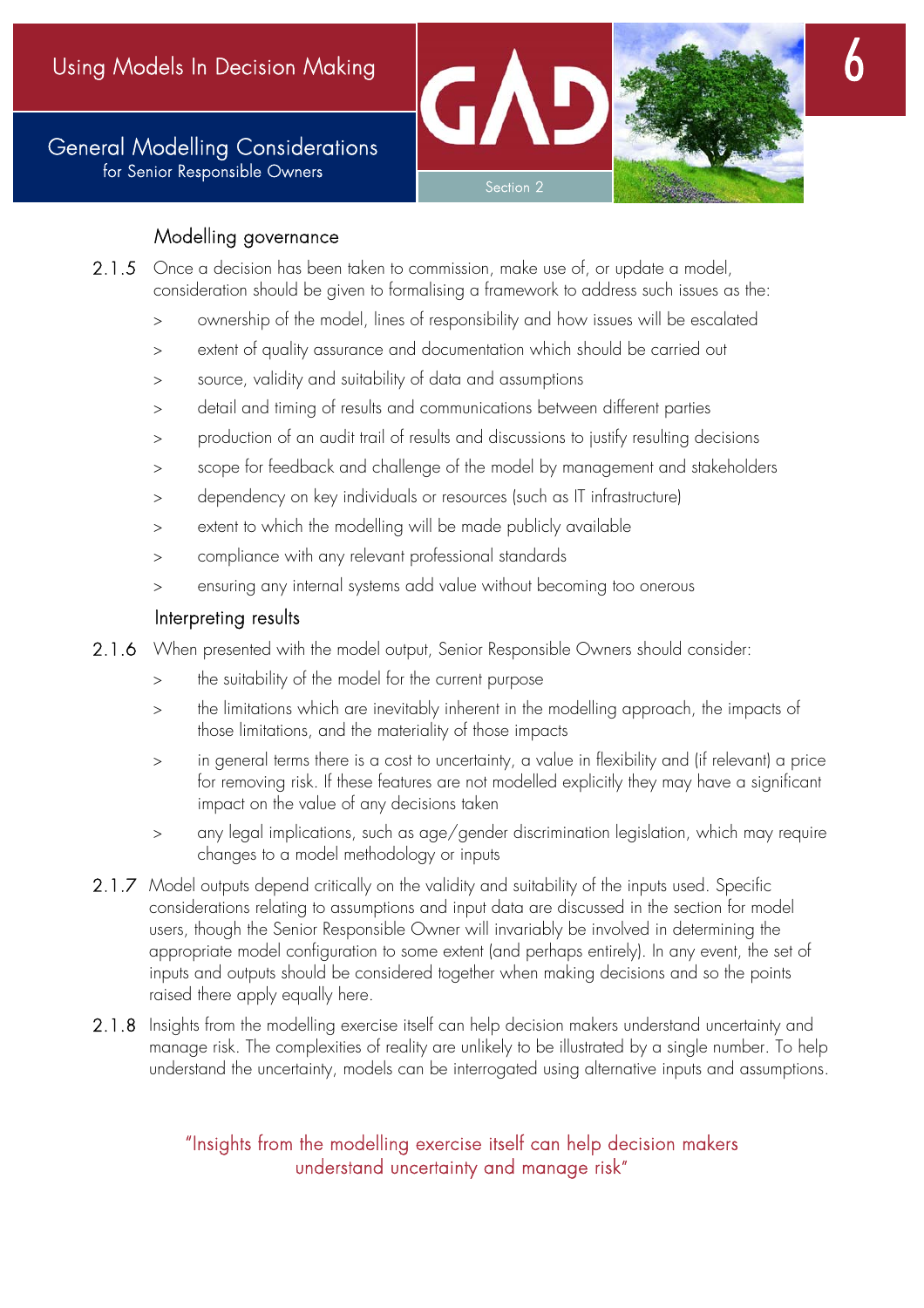General Modelling Considerations for Senior Responsible Owners





7

#### Communication

- 2.1.9 The results of a modelling exercise must be communicated in a language and manner which are suitable for the intended audience. Poor communication risks not only failing to add value but (worse) inferior decisions may be made as a result of being misinformed. Such concerns are often confounded when communicating with more removed parties such as the press, or over time as the quality or quantity of documentation degrades.
- 2.1.10 Communicating the uncertainty of the modelling may involve presenting a full range of sensitivities and scenarios covering:
	- different variables (sensitivities)
	- wide ranges for any key individual variable
	- key combinations of variables (scenarios)

The use of too narrow a range of scenarios can give the impression that all outcomes will appear in just a narrow band. However, decision makers should be made aware that any set of results is unlikely to show the full extent of the risks in pursuing a particular course of action.

- 2.1.11 The communication should be clear about what each scenario represents. For example, whether the base/central scenario is a best estimate or if it includes margins for prudence and the likelihood of alternative scenarios shown.
- 2.1.12 It may be helpful to communicate the results in terms of:
	- absolute numbers and percentages
	- differences through time, or allowing for any changes
	- any affected groups in isolation as well as total populations

#### Assurance

2.1.13 The schematic below illustrates how the level of quality assurance is likely to vary depending on the impact and complexity of the model. Obtaining suitable external assurance may increase confidence in the model, and identify avenues for further investigation and improvement.

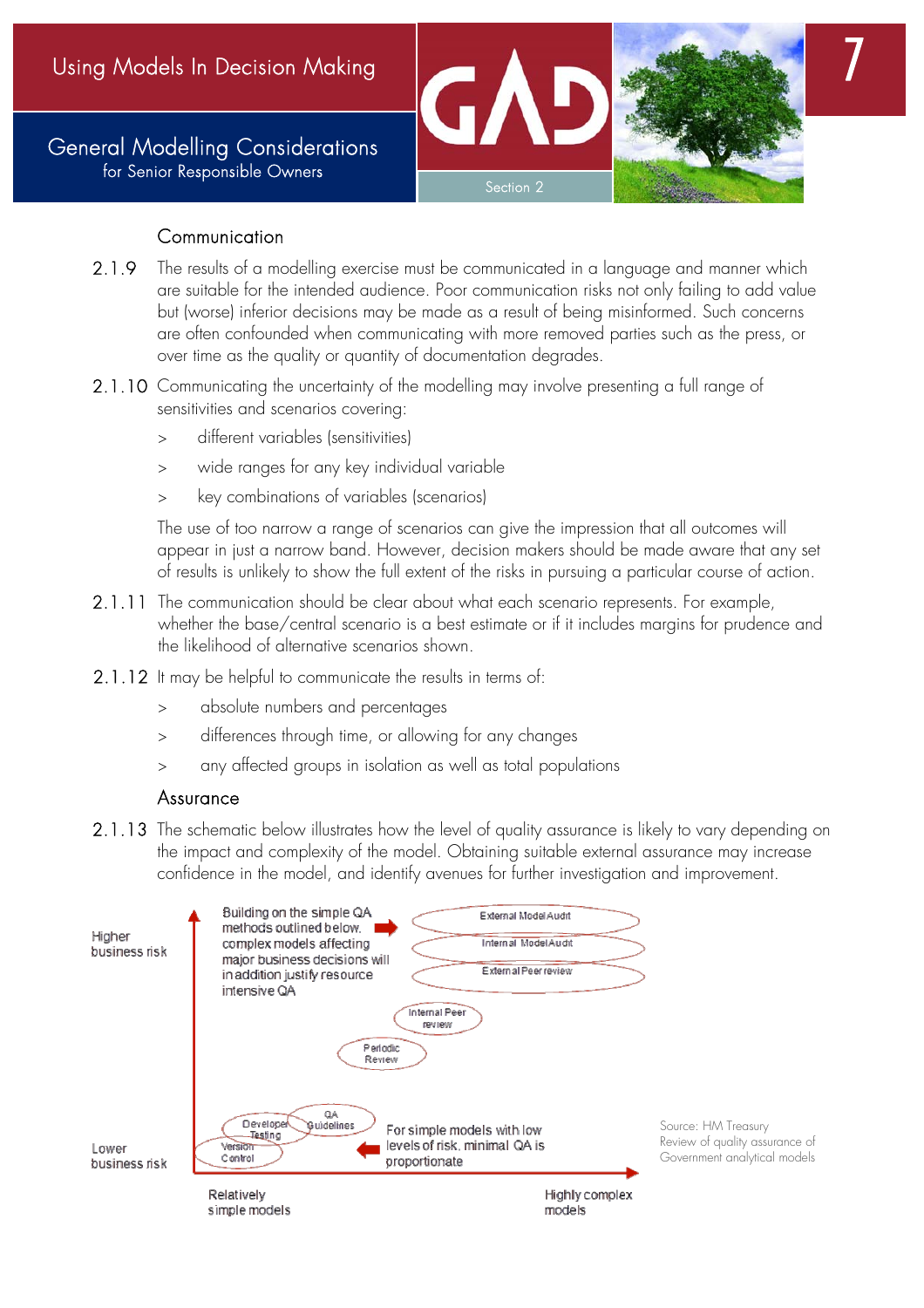## General Modelling Considerations for model users

## 2.2 Model users

 Those individuals who configure and use an existing model to produce results to aid decision makers.

Section 2

#### **Overview**

2.2.1 Users should understand all the model limitations and approximations, consider their applicability to the case in hand, and ensure that decision makers are aware of them.

## Model inputs

- 2.2.2 Initial data can be critical. In some models small changes in initial conditions can quickly magnify into major changes in model results – the sensitivity to any initial data (or assumed ranges for that data) depends critically on this level of 'chaos' within the model together with the modelling time horizon.
- 2.2.3 Assumptions are also critical. Important considerations include:
	- the presence of any bias in the assumptions, how it might be detected, and whether that is appropriate for the current purpose
	- in particular, optimism bias may develop as assumptions are adjusted to support existing prejudices or the preferred prior views of decision makers
	- implicit assumptions in the model methodology
	- the applicability of any standard assumptions, and the time since they were last reviewed
	- determining appropriate key variables and ranges for comparing different scenarios
	- the feasibility and appropriateness of repeated model simulations with assumptions varying according to some probabilistic assumption (a stochastic model)
- 2.2.4 There is likely to be a need for judgment in configuring a model. For example, a model requiring assumptions about the average rate and age at which women give birth might require judgements concerning future cultural changes and medical developments.
- 2.2.5 It is easy to arrive at 'wrong' assumptions. For example, by how much should it be assumed that increases in earnings will exceed inflation? Historical differences over the10 years to 2009 might suggest 1% but over 20 years might suggest 2%. However, more recently inflation has actually exceeded earnings. Empirical evidence is by no means clear and any attempt to use a theoretical model requires assumptions such as those about the rise of India/China. It is important to be very careful with assumptions like this and to show scenarios.

## "There is likely to be a need for judgement in configuring a model"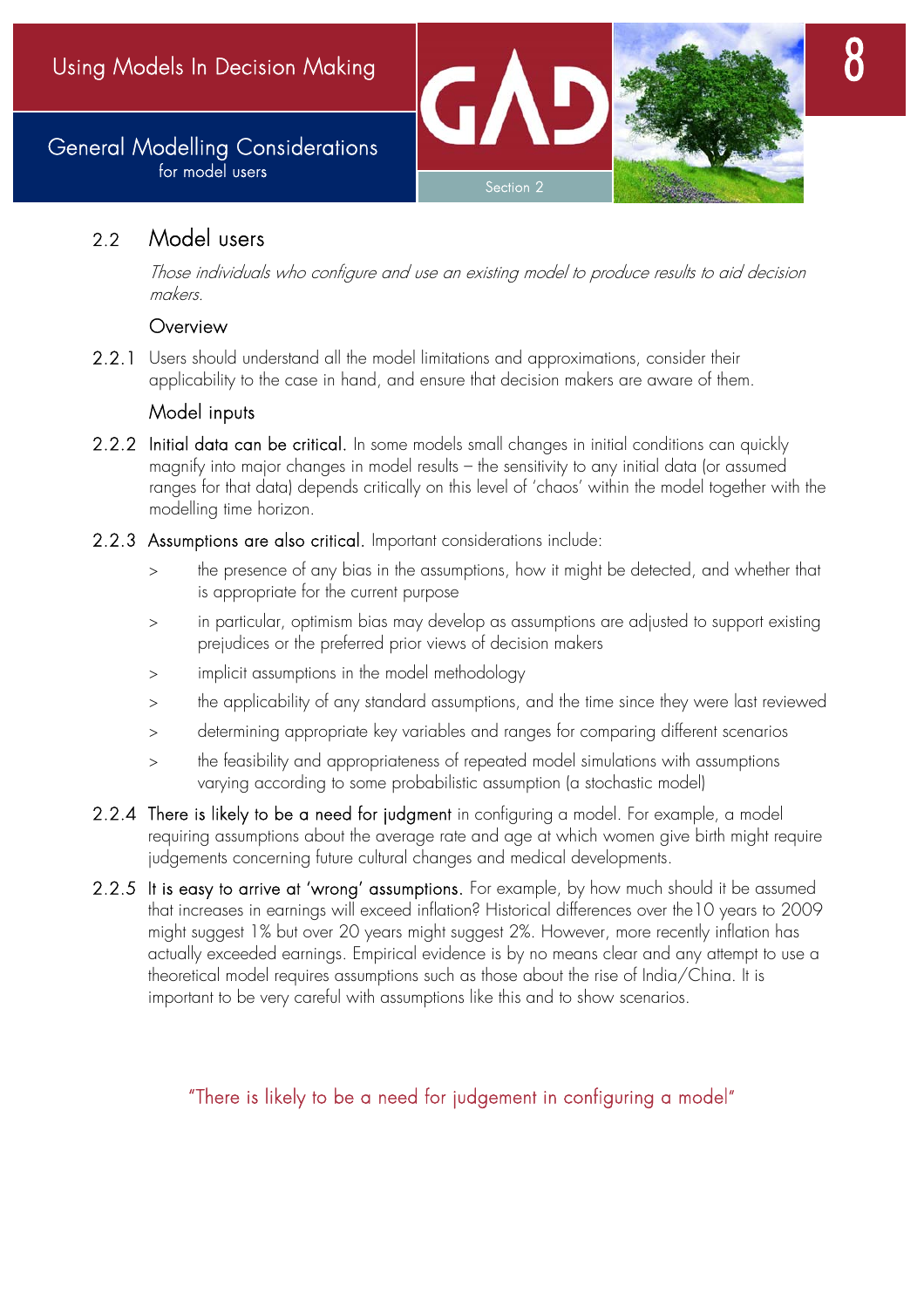## General Modelling Considerations for model users



- 2.2.6 Behavioural impacts can have a strong effect which should be modelled. When a change is introduced at least a proportion of individuals will almost inevitably act to improve their position; however, the size of this change may not be easy to estimate in advance.
- 2.4.7 Inconsistencies between various elements of the model could invalidate outputs, and may be compounded over time (for example, different measures of price inflation). It is important to consider the suitability of the set of assumptions overall as well as individually.
- 2.2.8 Care should be taken with extremes. Full historical information is unlikely to be available for 1 in 200 year events. This should not stop assumptions being made, in good faith, based on what does exist but it means the user should be aware of the real limitations on which the model is based.
- 2.2.9 Dependencies in extreme environments may not be the same as in more normal conditions. For example, in the investment world, although assets such as property and corporate bonds may provide some diversification in 'normal' times, the returns on these assets can become highly correlated in extreme scenarios. Calibrating a model based on an extreme environment may therefore suggest correlations which are not 'usually' appropriate.

## Outputs and communication

- 2.2.10 Results should be compared with any previous sets of outputs and external data sources if available. Model users should understand why the model produces the outputs that it does and why these may differ from other models.
- 2.2.11 Communication of outputs is important as this is ultimately what decision makers will rely on to make decisions. Achieving an appropriate level of detail and volume to inform but not overwhelm can be difficult to achieve in practice. The outputs should allow the user to understand:
	- what the answer(s) is/are
	- the range of answers under different scenarios
	- > the level of uncertainty in the answer(s)
	- any critical points within that range (such as maxima/minima or tipping points)
	- any limitations to the modelling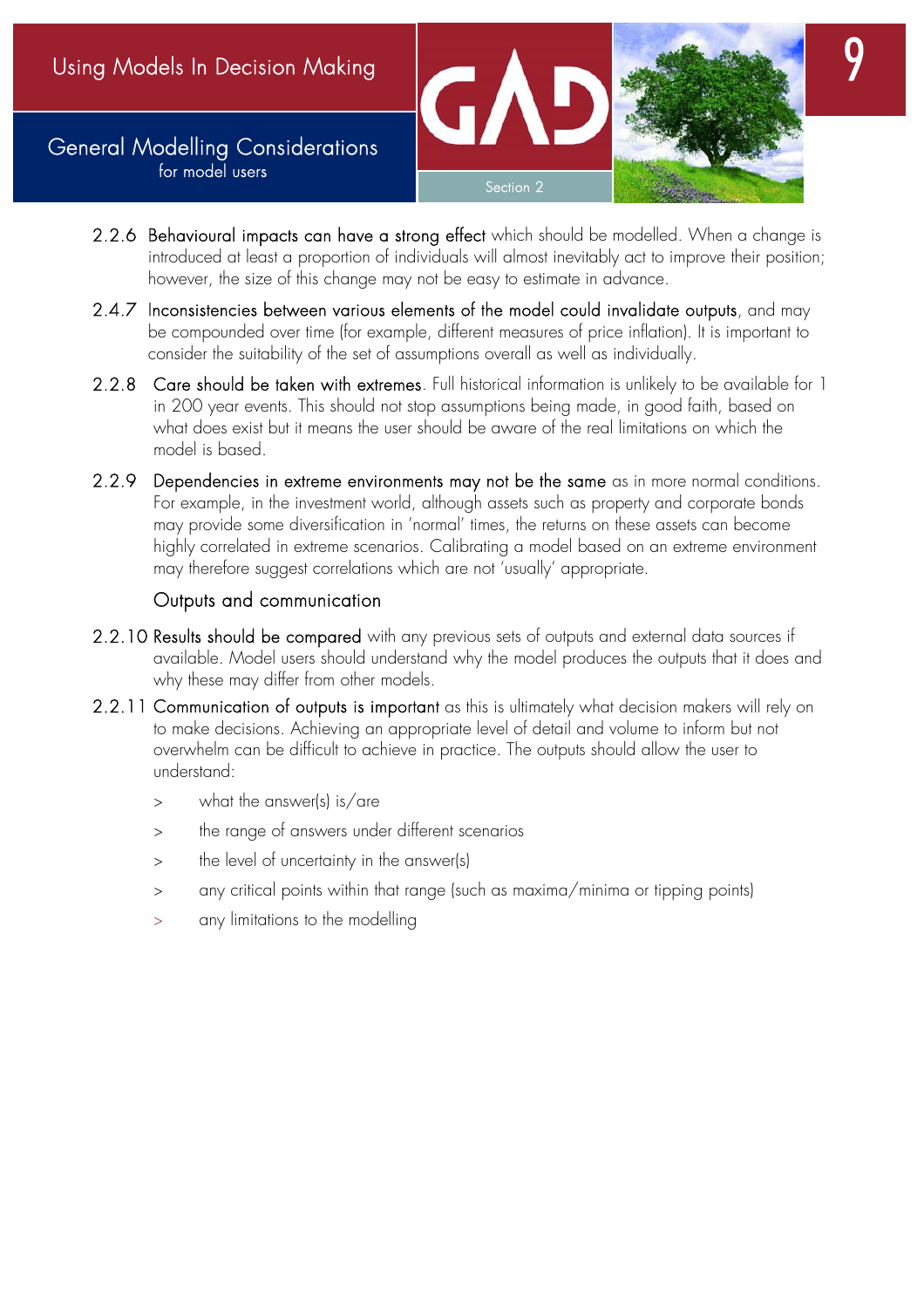

## 2.3 Model developers

 Those individuals responsible for building or updating a model. These can often be the same individuals as the model users.

## **Specification**

- 2.3.1 The specification of a model should (already) be well defined and developers should ensure it is clear and well documented. This may be particularly relevant if a model has been adapted from its original purpose, or combined with another new or existing model.
- 2.3.2 Additional assumptions often come to light over time, in the process of implementing a model, as parties become more familiar with the subject under consideration. An effort should be made to identify them early and in any event to adjust the specification to document these.

## **Desian**

2.3.3 Time spent considering how to best design a model is usually well spent. A good design can speed up calculations, reduce the risk of mistakes and make the model easier to understand aiding those checking the model and any future users and developers. Considerations should include what appropriate software or code is the most appropriate to use, how the data will flow through the model and hence what is the most appropriate layout.

## Verification

2.3.4 Developers will often be responsible for the verification of the model, ensuring that it meets the stated specification. It is often difficult for the original model developer to be sufficiently critical of their own work to successfully check it themselves and therefore model testing should usually be carried out by another analyst.

## **Documentation**

2.3.5 Good documentation allows others to understand the model even when the original developer has left. It also allow the model to be more easily checked if it is clear what and why the model is built as it is. As well as the specification, documentation may include a user guide on how to operate the model and technical documentation explaining how the specification is implemented. Documentation may include both separate written documents and comments in the code/spreadsheet. A version control, logging what changes have been made and by whom, will avoid old models being used by mistake and will allow others to know what changes have been incorporated.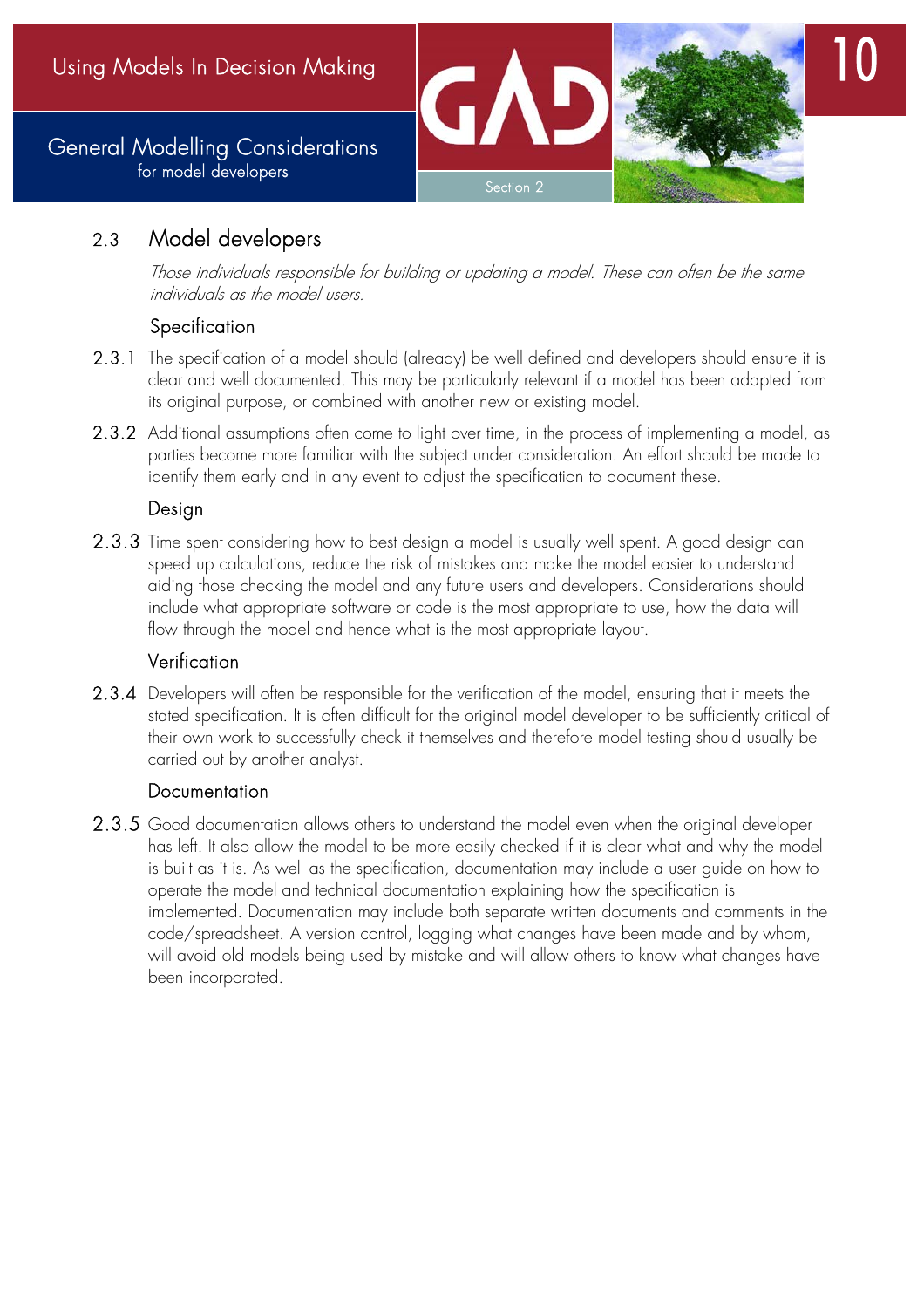General Modelling Considerations for providers of model assurance



11

# 2.4 Providers of model assurance

 Those who provide peer reviews or model audits as part of a quality assurance process. Below we highlight those issues which are particularly relevant to those carrying out such reviews but considerations elsewhere in the document will also apply.

## Clarity and scope

- 2.4.1 There should be clarity regarding what it is required to give assurance on, to whom and for what purpose. It is easier to provide assurance on a set of outputs where the use of the model is clear than on the accuracy of a complex model in all circumstances.
- 2.4.2 Significant gaps in the model specification make it more difficult to give assurance. The bigger the gaps, the greater the qualifications needed. Over-complexity also has dangers though, so any gaps and their materiality should be reviewed in order to understand the balance being struck.
- 2.4.3 If discretions are built into the matter being modelled it is easier to give assurance, for example, if there is a model of benefit costs which would normally increase with inflation but with an automatic provision not to increase in times of deficits, a stronger assurance can be provided over longer term viability than might otherwise be the case. Even so, any assurance must take into account the inherent uncertainty of any projections.
- 2.4.4 Care is needed when models are used for a different purpose to that originally intended. Implicit assumptions that may have been originally made should be reviewed to ensure that they are still valid. In addition, care should be taken to avoid complacency when using existing models with new data or assumptions.
- 2.4.6 Consider what actions have been taken to reduce model errors and what other reviews have taken place. It may not be possible given the scope of the assurance to cover all areas of the model development (such as a full review of a model's code) but any gaps should be highlighted.
- 2.4.7 Thought should be given to actual or perceived conflicts of interest. There can often be internal pressures to support the stated aims of the senior personnel. Any reviewer or provider of assurance should ideally be free from actual and perceived conflicts that can otherwise arise by being sufficiently independent. Exceptions reduce the (perceived) credibility of any assurance offered.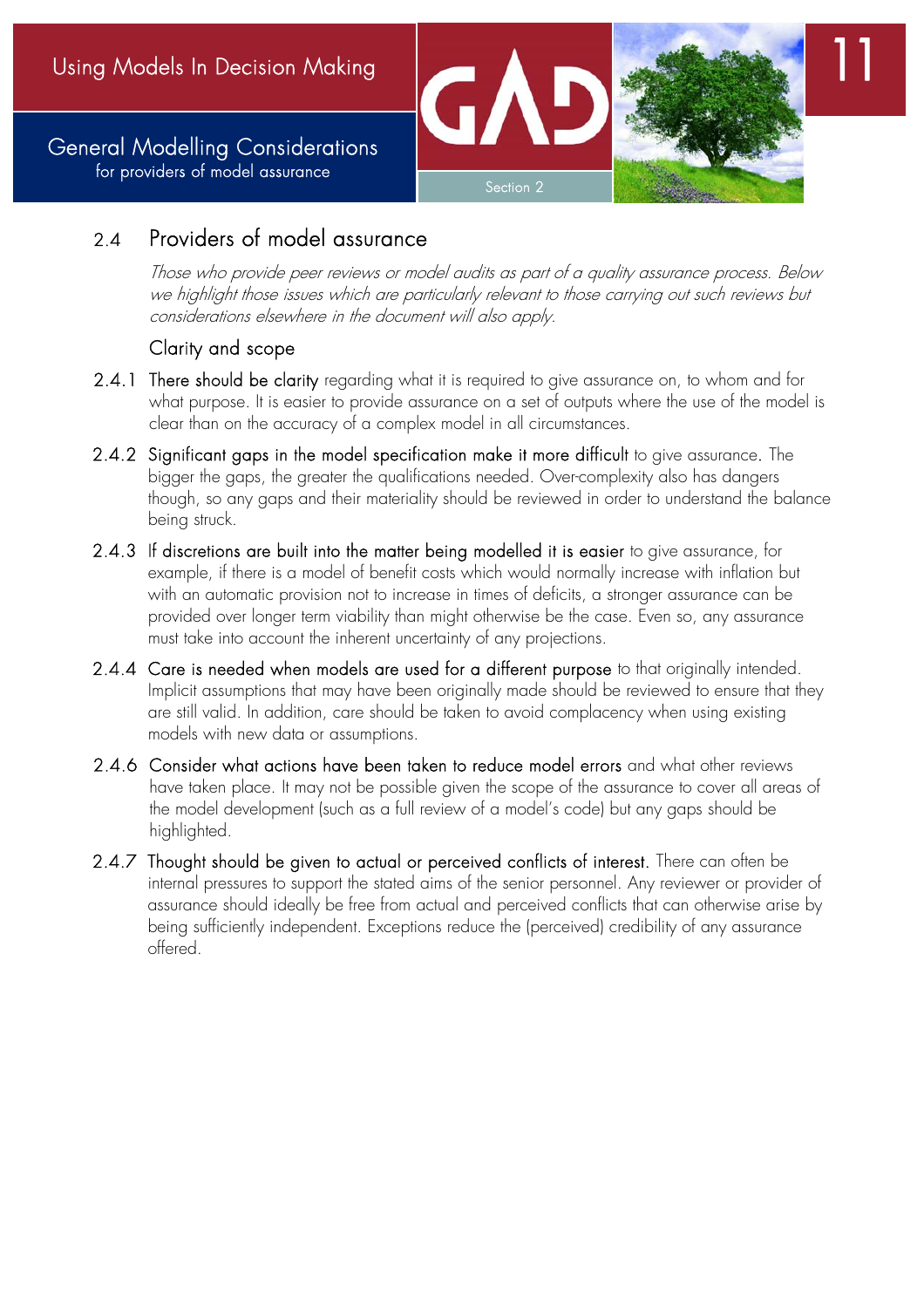General Modelling Considerations for providers of model assurance





## Validation

- 2.4.8 Optimism bias may be present, and can apply to the style of presentation of results as well as the assumptions and data input. The source of ownership of assumptions should be clear, empirical evidence should be valid and appropriate, and decision makers should be aware of any modelling approximations.
- 2.4.9 A range of outputs should be seen which show the sensitivity to changes in individual variables as well as to alternative scenarios where several variables are changed simultaneously. Without these it may not be possible to gain a proper understanding of the issues and consideration should be given to how these outputs are presented to decision makers. Extreme scenarios merit additional care, since they tend to have the largest effects and have the least data to support judgements.
- 2.4.10 Caution should be used if outputs are expressed in terms of just differences or changes from an implied base or status quo. Outputs of just differences are often confusing and more liable to error and misunderstandings. Ensure that the absolutes (i.e. the base and the changed figures) are both also shown.

"Extreme scenarios merit additional care, since they tend to have the largest effects"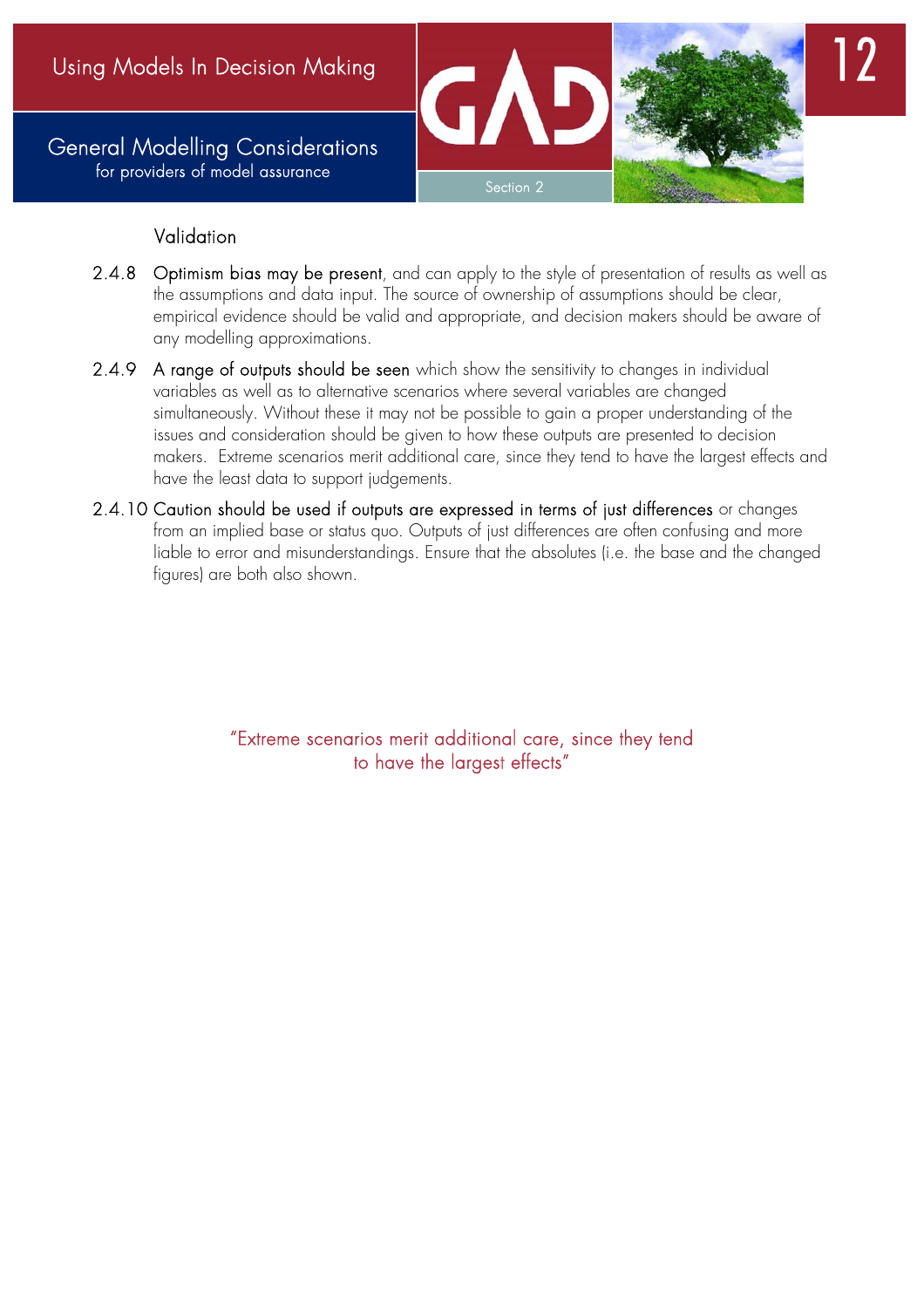# Considerations For Long-Term Financial Models



Section 3

Actuaries are specialists in modelling over longer time periods where correspondingly long-term relationships between different variables become significant. This area therefore forms a major part of GAD's experience and expertise.

#### Economic and investment models

3.1 The results of economic models are typically highly dependent on the assumptions used, and are often used to guide investment policy or decisions. Risks concerning appropriate assumption setting and detecting bias are therefore especially relevant. Similarly, the behaviour of dependencies between variables in extreme scenarios may require careful consideration (e.g. between equities and bonds).

## Very long term models

- 3.2 Small changes in the model configuration can lead to major changes in long-term results. For example, a 0.5% lower investment return each year can knock over 20% off the expected value after 50 years. Initial data, or assumed ranges for that data, are therefore especially important for long-term projections and this highlights the need to appreciate the uncertainty in the model results. Expert judgement may therefore be required to choose appropriate assumptions which combine current financial or market conditions in the short term with long-term expectations.
- 3.3 In long-term government projections there will invariably be policy changes over the period and it is not possible to fully allow for these. Conversely, some policy issues such as benefits are notoriously difficult to change in terms of accrued rights and small changes now may take many years before being noticed.
- 3.4 The real benefit of long-term projections is therefore to assist current decision makers by showing the impact of proposed changes on the direction of travel and the effects in the long term of making changes now. The long-term results are only reliable to the extent that continual adjustment is possible in order to maintain the desired direction.

#### Policy models

- 3.5 Behavioural changes are especially relevant for policy models and can have a significant effect, for example, most individuals will act to reduce their tax burden.
- 3.6 It is important to consider the results on distinct groups in isolation who may hit the headlines. The popular 80/20 rule of thumb (also referred to as the Pareto principle) suggests that 80% of the opposition may come from just 20% of the population.
- 3.7 Big bang changes in particular have the opportunity to cause headlines due to the creation of distinct winners/losers, whereas relative losers may be less identifiable in a gradual transition.
- 3.8 Models need to be run over a sufficiently long period to allow for any generational impacts which may not be evident initially (for example, retirements of the baby boomers). Such effects may require more than one generational shift (of 25-30 years) to materialise.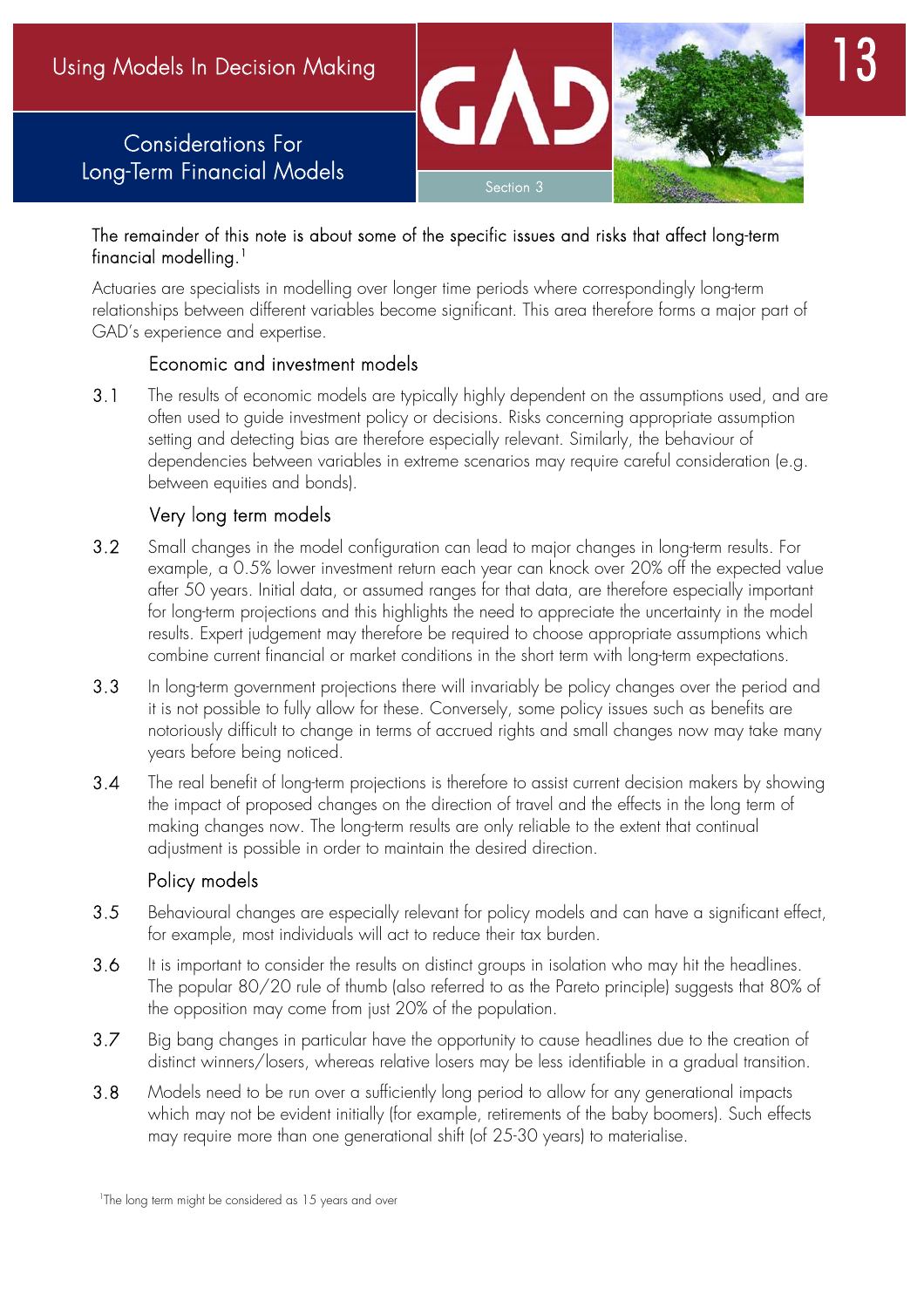# Considerations For Long-Term Financial Models





## Capital adequacy models

- 3.9 Capital adequacy models are used as an approach to assessing the minimum level of capital required by an institution to protect against rare events with particular relevance in the regulation of banks and insurance companies.
- 3.10 The rare events are often expressed as 1 in 200 year events. As there is not adequate data to know what an event like this really is, care is needed in terms of explaining to users and management what is really being delivered.
- 3.11 Recipient boards, investors and other users may have little or no understanding of these very complex models. This causes the risk that such recipients treat the results as absolutely correct and do not understand the limitations.
- 3.12 Solvency II, the proposed regulatory approach to insurance companies, incorporates several features to ensure good practice and which other models should aspire to. These include standards relating to:
	- model governance
	- statistical quality of data and assumptions
	- calibration
	- validation
	- Documentation
	- Comparison of actual outcomes over time with model outputs and assumptions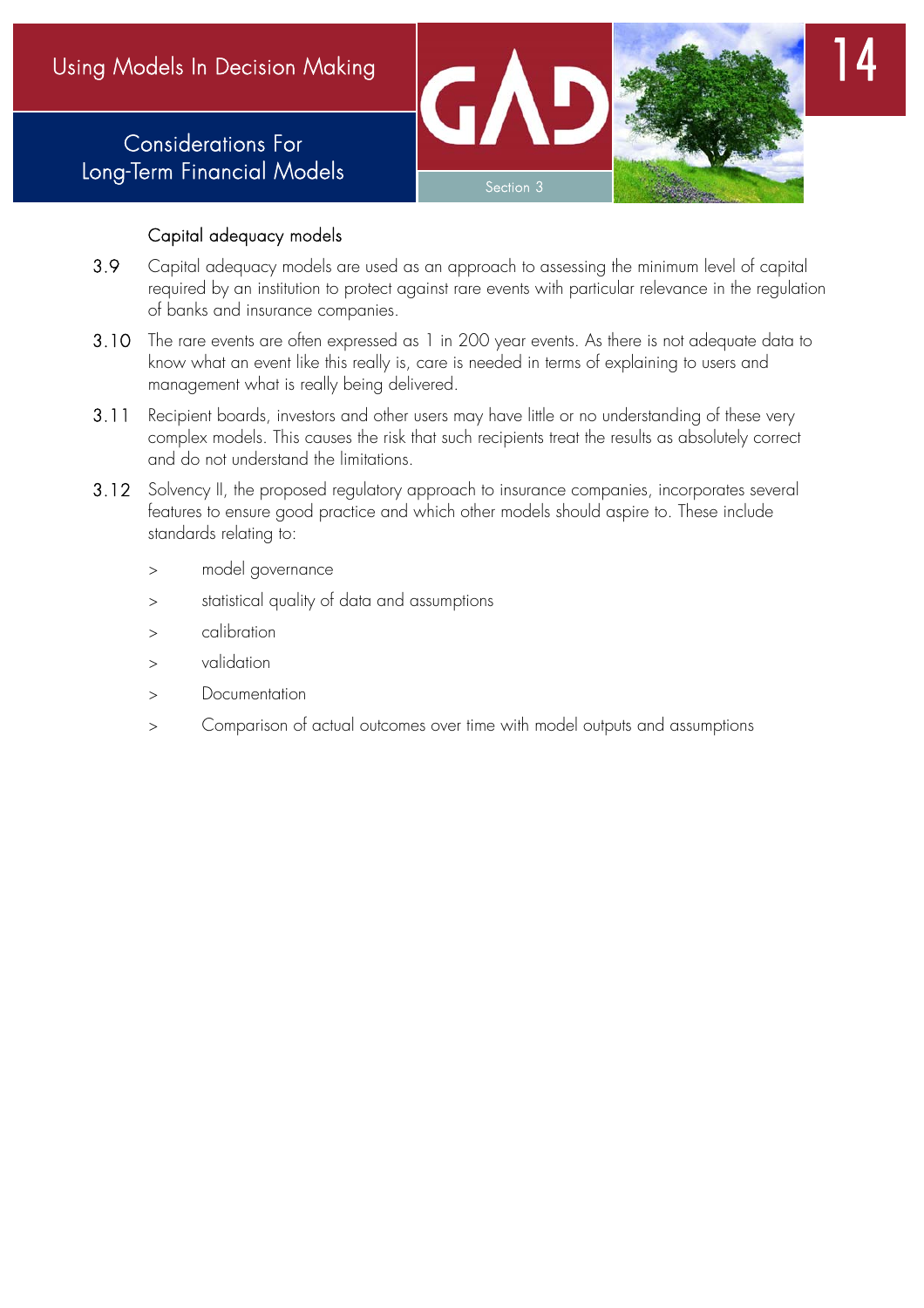Appendix A modelling tools and techniques





Some tools and techniques which may aid the use of models in decision making.

Assumptions  $log - A$  document which clearly sets out the assumptions adopted in the model and the impact of these.

Backtesting - Comparing the results of the models to historical experience.

Delphi method - Use of a structured approach to combine expert opinions in assumptions setting.

Formula maps - A way of identifying unique or inconsistent formulae within Excel spreadsheets.

Monte Carlo analysis - Attaching probability distributions to parameters and then using (pseudo)random numbers to analyse the probability of different outcomes occurring.

Numeric testing - Tests which concentrate on the resulting numbers rather than logical flow of the model. These can range from simple checks that subtotals sum correctly to reproducing the results in an independent model.

Peer review - Evaluation of the modelling work by an independent reviewer who may be either internal or external to the organisation.

Relationship/bubble diagram - An approach to show the logical flow of the model to help design and document the model.

Reverse stress testing - What are the inputs (assumptions or initial data) needed to cause failure?

Scenario analysis - What are the outcomes under other alternative plausible scenarios?

Sensitivity testing - What impact does each of the assumptions in the model have?

Specification - A document which specifies, ideally in a complete sense, the behaviour of the model.

Stress testing - What is the consequence (in terms of success or failure) of applying certain extreme assumptions?

Unique formulae list - Listing all the unique formulae within an Excel model to check that these are correct.

Usability testing - Checking that the model is useable by someone who is unfamiliar with it.

Validation - Checking that the model is fit for purpose including the appropriateness of the chosen methodology.

Verification - Checking that the calculations in the model are correct and that the model complies with its specification.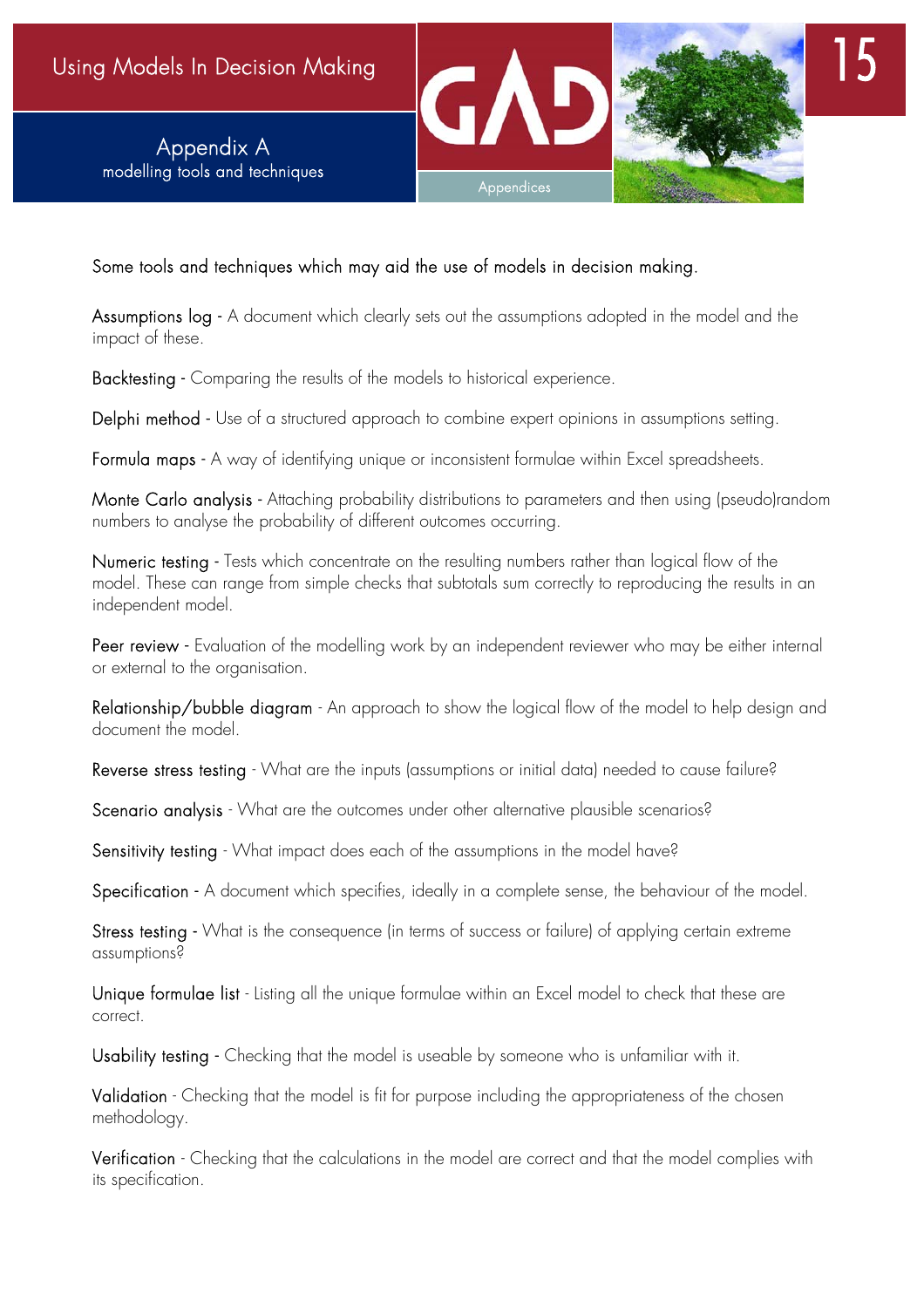

Some tools and techniques which may be used in more general risk analysis.

Bayesian networks<sup>\*</sup> – An approach to identify distributions of risk outcomes by considering conditional probabilities and often using a diagrammatical approach.

Cognitive mapping<sup>\*</sup> – An organised set of ideas to help guide thoughts, identify uncertain areas and make clear any assumptions taken for granted in the mental process.

Concept mapping\* – Considers links between cause and effect through a single-page diagram of boxes and arrows to assist focus on where to manage/control.

Deep dive – The selection of key issues to discuss, and thoroughly challenge, at a risk committee.

Evolution/cladistics<sup>\*</sup> - Use of DNA/biometric techniques along with information theory to identify which risks to monitor and assign linkages to.

Enterprise risk management (ERM) – A framework for risk management which looks at the activities of an organisation holistically.

Heat maps – One or two-dimensional charts (likelihood or impact v likelihood) to assist prioritisation and action.

Horizon scanning – Systematic mechanism to become aware of potential known and unknown unknowns which may start to create risks or hidden pressures.

'Lessons learned' – To ensure that potential failure events are fed back into risk analysis to ensure better future management and control.

Pattern recognition – Systematic tracking of events to pinpoint emerging risks using pattern recognition techniques (including fuzzy pattern identification).

Risk dashboard – A way to clearly communicate key risks and enable important information to be quickly discerned.

Risk optimisation models – To help decide which risks deliver acceptable value and which do not.

Value at Risk (VAR) – A common technique in financial entities to look at losses at the unlikely end of the spectrum.

\*All of these may help with the proper development of risk dashboards – what should be shown and what combinations cause danger, relative to a tipping position.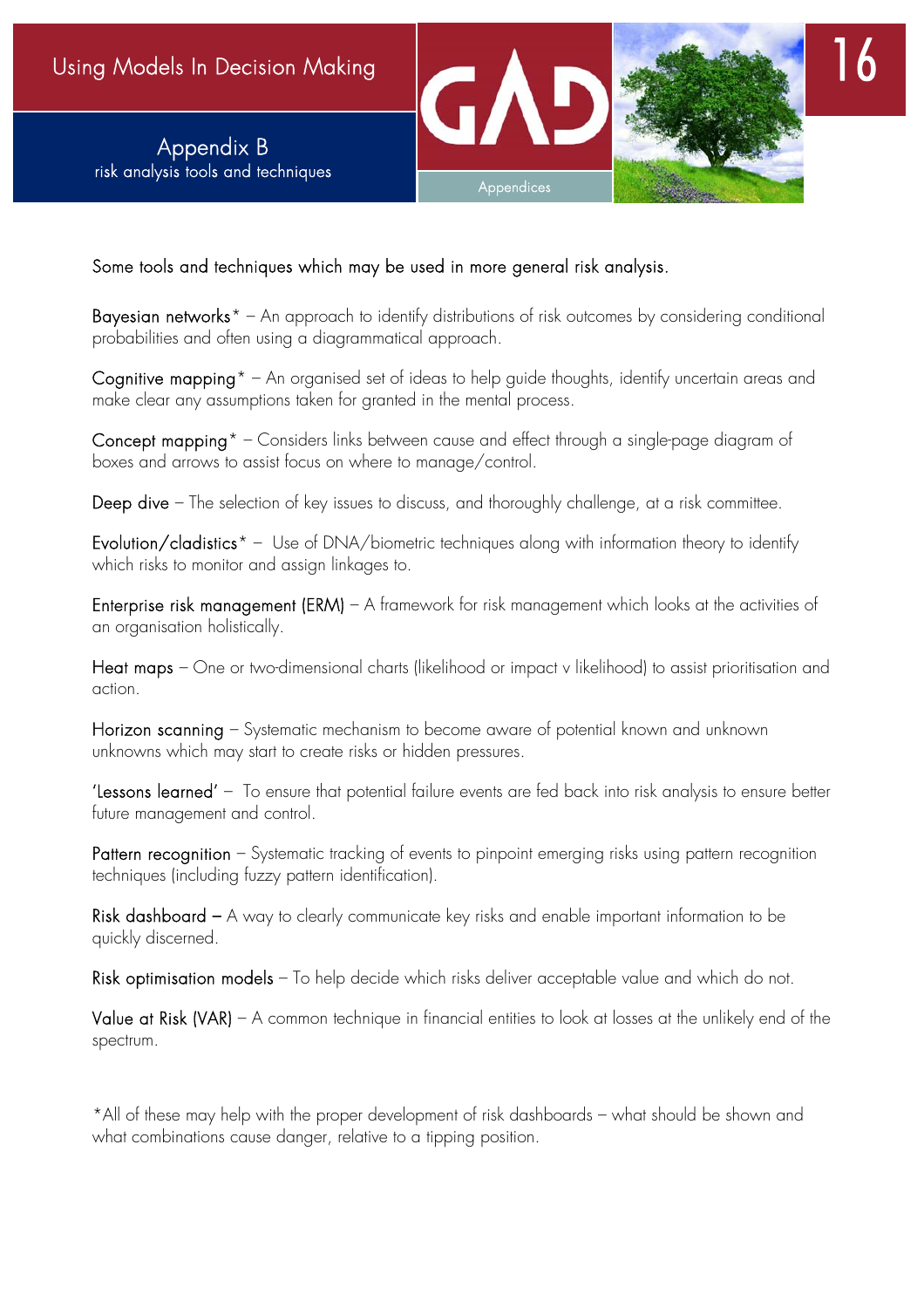

Spreadsheets are not always the most appropriate software for all modelling tasks; however, their flexibility, availability and ease of use make them extremely popular. Below we highlight some tips which should help reduce the risk of errors in spreadsheet models and make them easier to use, update and check.

- 1. Include a documentation sheet including the version number, name of developer and date of development. You may also wish to include further information such as a description of the model, assumptions and instructions, an explanation of the model layout or a list of changes made to the model.
- 2. Keep the layout clear. Structure your spreadsheet calculations from top left to bottom right to make it easier to follow and read. Try to use each column for the same purpose throughout the model eg always use column X for Jan 2013.
- 3. Clearly separate data, assumptions, calculations and results. Consider using separate worksheets for each of these, especially for complex models.
- 4. Avoid hard coding numbers, such as inflation rates, into formulae. Parameters should be recorded in separate cells and formulae should be linked to them.
- 5. Clearly document the spreadsheet. Cells and sheets should have meaningful headings and consideration should be given to writing formulae in words (either at the head of a column or row, or on a separate sheet) to help with checking the spreadsheet.
- 6. Keep formulae consistent down a column or across a row. Where formulae vary down a column or across a row clearly document this, both at the column or row heading and at the point of change.
- 7. Keep formulae as short and efficient as possible. Consider splitting longer formulae (and nested functions) over a number of columns – this aids checking and is less likely to lead to errors.
- 8. Where certain calculated items are used regularly in the calculations it is best practice to calculate them once in the workbook and then call upon them elsewhere. This is less memory intensive, simplifies formulae and means that any changes need only be made once.
- 9. Consider using named ranges, especially for key assumptions or parameters. These can help make formulae easier to read and understand.
- 10. Circular references should be avoided as these are difficult to check and are prone to errors.
- 11. Checks are a vital part of spreadsheet development consideration should be given to devoting sufficient space within the workbook to documenting various checks (such as sums, minimum and maximum functions), including cross-checks within the spreadsheet.
- 12. Format cells appropriately (eg with the appropriate number of decimal places) and clearly identify the units (eg whether they are thousands or millions). Colour can be used to aid clarity about cell contents or to highlight particular tabs.
- 13. External links should be used with caution and only where necessary, particularly in workbooks that are likely to evolve over time or where the linked files are prone to significant updates.
- 14. Macros should be written in a way that is easy to follow, with clear documentation within the code. They should only be used where it is believed they will add value to the workbook.
- 15. Include the filename and the date on printed versions of spreadsheets this can be included as default within the headers/footers of a standard template.